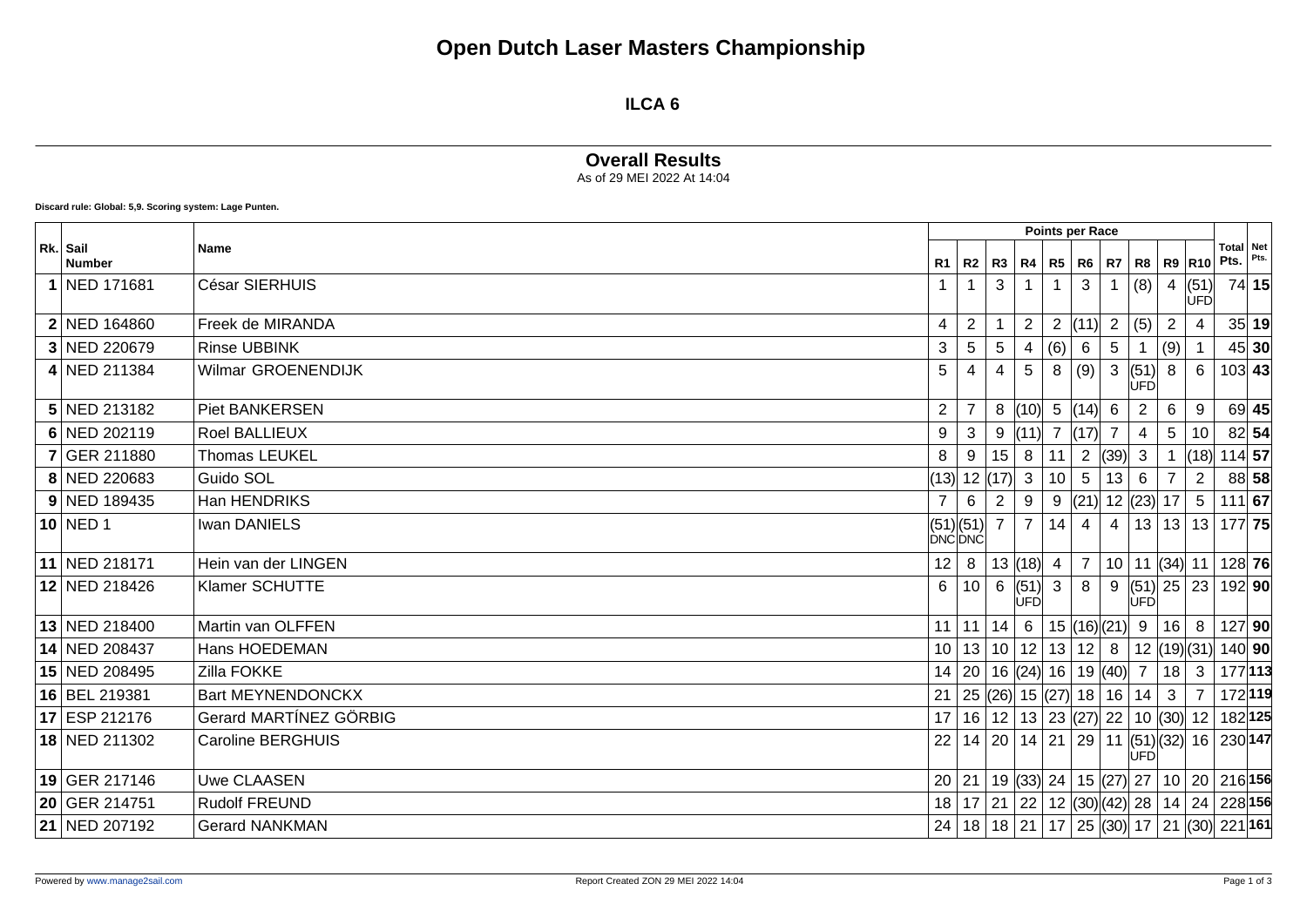# **Open Dutch Laser Masters Championship**

#### **ILCA 6**

#### **Overall Results**

As of 29 MEI 2022 At 14:04

|                           |                        | Points per Race |            |                                         |  |                                                                                                 |  |      |                                            |  |                                                                  |
|---------------------------|------------------------|-----------------|------------|-----------------------------------------|--|-------------------------------------------------------------------------------------------------|--|------|--------------------------------------------|--|------------------------------------------------------------------|
| Rk. Sail<br><b>Number</b> | Name                   |                 |            | $R1$ $R2$ $R3$ $R4$                     |  |                                                                                                 |  |      | R5   R6   R7   R8   R9   R10   Pts.   Pts. |  | Total Net                                                        |
| 22 NED 212983             | Jaap MAZEREEUW         |                 |            | <b>DNFDNS</b>                           |  |                                                                                                 |  |      |                                            |  | 15 (51) (51) 20 18 36 18 20 24 14 267 165                        |
| 23 GBR 213579             | lan RAWET              | 29              |            | 27 (32) 17 22 26 19 25 12 (35) 244 177  |  |                                                                                                 |  |      |                                            |  |                                                                  |
| 24 GBR 215405             | <b>Glyn PURNELL</b>    |                 |            |                                         |  |                                                                                                 |  |      |                                            |  | (26) 23   23   25   (33) 23   17   22   26   19   237   178      |
| 25 NED 208708             | Dirma EISENGA          |                 |            |                                         |  |                                                                                                 |  |      |                                            |  | $\frac{ (51) (51)}{ DNF DNF }$ 24 29 19 13 15 26 15 39 282 180   |
| 26 NED 212994             | Hartger HELDOORN       | 33              |            |                                         |  | <b>DNC</b>                                                                                      |  |      |                                            |  | 15 22 27 (51) 10 29 24 (40) 22 273 182                           |
| $27$ NED 8                | Erwin KLEIJN           |                 |            | $23 \frac{ 51 }{ DNF } 11$              |  | $\begin{array}{ c c }\n\hline\n\text{(51)} & \text{51} \\ \text{DNC} & \text{DNC}\n\end{array}$ |  |      |                                            |  | 20   19   28   33   288 <mark>186</mark>                         |
| 28   ITA 215318           | Davide GRASSI          | 32              |            |                                         |  |                                                                                                 |  |      |                                            |  | 19 28 23 30 24 (33) 18 (33) 21 261 195                           |
| 29 NED 215924             | <b>Henk WITTENBERG</b> |                 |            |                                         |  |                                                                                                 |  |      |                                            |  | 19 (51) 25 16 26 34 41) 32 27 26 297 205                         |
| 30 NED 209779             | <b>Cees FILLEKERS</b>  |                 | <b>DNF</b> |                                         |  |                                                                                                 |  |      |                                            |  | 31 $ (51) $ 38   19   20 $ (41) $ 23   15   41   25   304   212  |
| 31 SUI 206190             | Jacques PERRET         |                 | <b>DNF</b> | 27 (51) 27 31                           |  |                                                                                                 |  |      |                                            |  | 25  (40)  34   36   11   27   309  <b>218</b>                    |
| 32 NED 171680             | <b>Heleen WOLTERS</b>  | 25 <sub>1</sub> |            |                                         |  |                                                                                                 |  |      |                                            |  | $24   29   28   28   37   (43)   30   22   (40)   306   223$     |
| 33 NED 212651             | Robbie HATTUMA         |                 |            | <b>DNFUFDDNCDNC</b>                     |  |                                                                                                 |  | LIED |                                            |  | 16 (51) (51) 51 51 20 14 51 20 17 342 240                        |
| 34 NED 164702             | Paul van ALPHEN        |                 |            | 36  (51) (51)  51<br>∣๎DNŚ∣DNF∣DNC∣DNC∣ |  |                                                                                                 |  |      |                                            |  | 51 22 24 21 23 15 345 243                                        |
| 35 NED 203654             | Marleen van NES        |                 | <b>DNF</b> |                                         |  |                                                                                                 |  |      |                                            |  | $34  (51)   33   26   29   39   25   29   (44)   28   338   243$ |
| 36 GER 213269             | <b>Birgit RIEMANN</b>  | 30 <sup>1</sup> |            |                                         |  |                                                                                                 |  |      |                                            |  | 22 31 30 31 (45) 35 (37) 36 34 331 249                           |
| 37 NED 193214             | Peter van PEPERSTRATEN | 35              |            |                                         |  |                                                                                                 |  |      |                                            |  | 28 30 37 32 32 32 41) 37 (38) 338 259                            |
| 38   ITA 216110           | Alice VIRGINIA GRASSI  | 37              |            |                                         |  | <b>ÚFD</b>                                                                                      |  |      |                                            |  | 26   39   32   (51)   (46)   36   39   29   36   371   274       |
| 39 NED 185143             | Barbara SCHOL          |                 |            |                                         |  |                                                                                                 |  |      |                                            |  | 38 29 (40) 34 34 38 31 (42) 39 32 357 275                        |